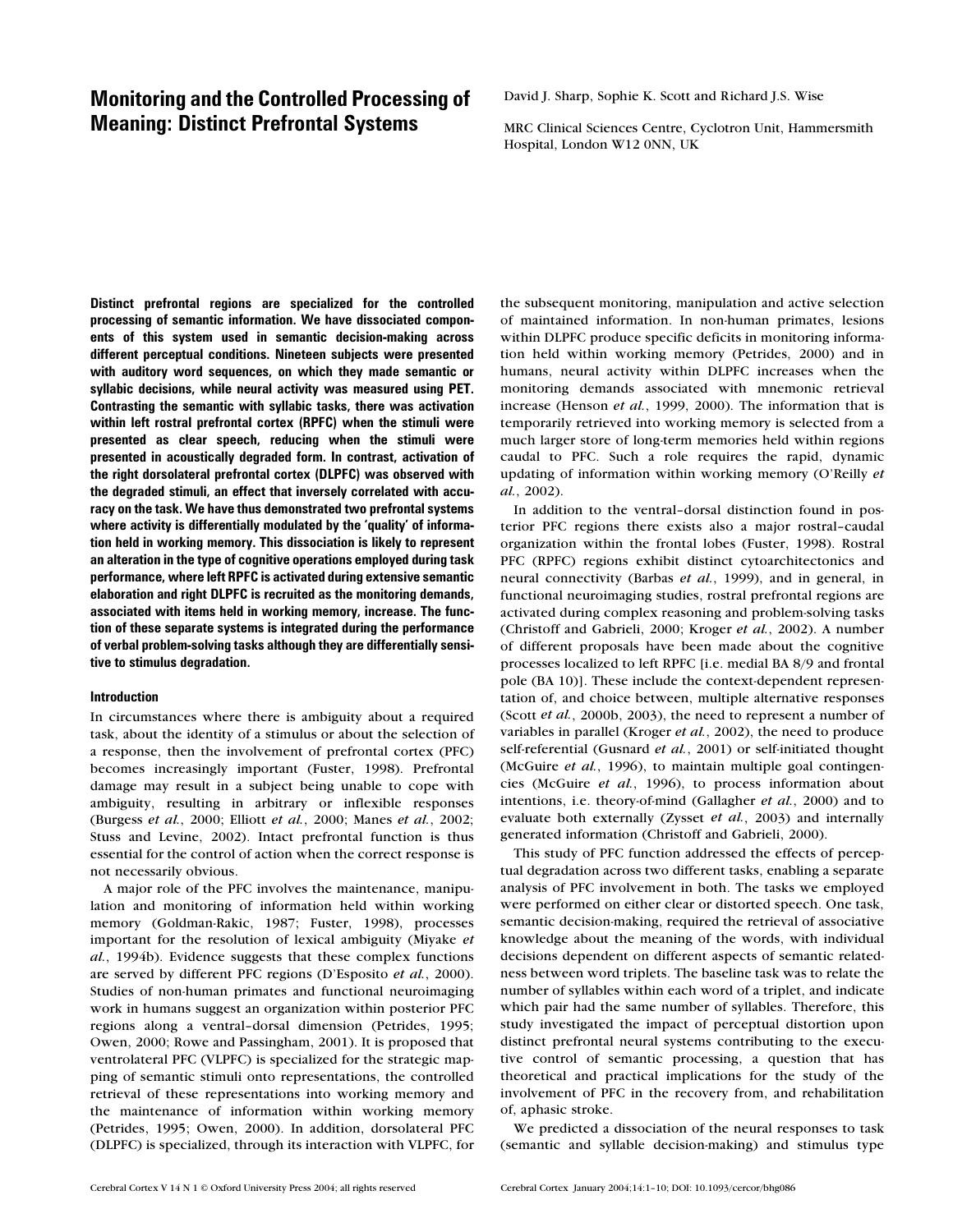between left RPFC and right DLPFC, identifying two separate prefrontal systems associated with different aspects of the task demand. The first system would be associated with complex problem solving and be maximally active in conditions where the semantic identity of heard words was clear, allowing extensive semantic elaboration between stimuli to take place (left RPFC). The second system would be associated with processes increasingly engaged as decisions are made in degraded perceptual conditions. Perceptual degradation leads to increased uncertainty about the information held within working memory and its relationship to current task demand (right DLPFC). This system would thus be implicated in additional processes, including monitoring operations, recruited when the information held in working memory is of reduced quality.

# **Materials and Methods**

#### *Subjects*

Nineteen right-handed, normal volunteers (seven females), aged between 37 and 83 years, gave informed, written consent for the study. All had English as their first language. Prior testing demonstrated that they were capable of hearing the stimuli clearly. The studies were approved by the Administration of Radioactive Substances Advisory Committee (Department of Health, UK) and the research ethics committee of The Hammersmith Hospital.

#### *Study Design*

 $A$  2  $\times$  2 factorial design was employed with brain activation measured using positron emission tomography (PET). On line recordings of responses and reaction time (RT) were made. Two tasks were involved that used different arrangements of the same words presented as either clear or distorted speech:

*Semantic Decision* — Subjects were asked a standard question at the start of each scan, i.e. 'which of the second two words has most in common with the first word in terms of its meaning?'. They then made semantic decisions on heard word triplets presented during the course of each scan (e.g. 'beach, island, mountain'). The triplets were selected on the basis of a pilot study on 10 normal subjects who did not subsequently participate in the scanning study. This study was used to identify word triplets for the semantic task where there was at least 90% agreement on the 'correct' response.

*Syllable Decision* — Subjects were asked a standard question at the start of each scan, i.e. 'which of the second two words has the same number of syllables as the first word?'. They then made decisions based on the number of syllables within heard word triplets presented during the course of each scan (e.g. 'hammer, tool, trailer'). This is an unfamiliar task and it was predicted, on the evidence of a previous study, that it would take at least as long for the subjects to respond in this task as in the semantic decision task (Scott *et al.*, 2001). As with the semantic decision task, word triplets were only chosen for presentation when the pilot data demonstrated agreement on the choice in at least 90% of subjects.

#### *Clear and Noise-vocoded Stimuli*

Subjects made the semantic and syllable decisions on stimuli presented either as clear speech (SemSp and SyllSp) or as eight-channel noisevocoded speech (8-VoCo) (SemVoCo and SyllVoCo) (Shannon *et al.*, 1995), spoken by a female speaker of British English. The method of constructing noise-vocoded speech is described in the original publication and in our previous publication that investigated temporal lobe activity in response to intelligible and unintelligible speech (Shannon *et al.*, 1995; Scott *et al.*, 2000a). After such manipulation, 8-VoCo sounds like a harsh whisper, but it can be understood after a brief period of training. For the purposes of this study, training consisted of a single session, immediately prior to scanning. The subjects heard 54 single, 8-VoCo words and were scored on the accuracy of their repeti-

tion of these words. The period of training was adjusted until each subject was repeating with >50% accuracy (range 55.3–85.6). Thus, the word triplets formed from 8-VoCo remained subjectively and objectively more 'difficult' to comprehend than the triplets formed from clear speech.

#### *PET Scanning*

Subjects were scanned on a Siemens HR++ (966) PET camera operated in high-sensitivity 3D mode. Sixteen scans were performed on each subject, with the room darkened and the subjects' eyes closed. The dependent variable in functional imaging studies is the haemodynamic response: a local increase in synaptic activity is associated with increased local metabolism, coupled to an increase in regional cerebral blood flow (rCBF). Water labelled with a positron-emitting isotope of  $oxygen (H<sub>2</sub><sup>15</sup>O) was used as the tracer to demonstrate changes in rCBF,$ equivalent to changes in tissue concentration of  $H_2$ <sup>15</sup>O. The resolution of the technique meant that the activity at the level of neural systems (i.e. local populations of many millions of synapses) was observed.

Analysis involved relating changes in local tissue activity (normalized for global changes in activity between scans) to the behavioural task. Thirteen stimuli were presented in each block with a new stimulus occurring every 6 s and the onset of the block timed to start 15 s before the arrival of radiolabelled water in the brain, and covering the critical measurement period of rapid build-up of tracer in the brain over 30 s. Pacing of stimuli was required to maintain a constant rate of stimulus presentation across scans and subjects. After measured attenuation correction, images were reconstructed by filtered back projection (Hanning filter, cut-off frequency 0.5 Hz).

#### *Data Analysis*

SPM99 software (Wellcome Department of Cognitive Neurology, Queen Square, London: http://www.fil.ion.ucl.ac.uk/spm) was used to realign the individual PET scans. These were then spatially transformed (normalized) into standard MNI (Montreal Neurological Institute) stereotactic space (Evans *et al.*, 1993). This transformation allowed comparisons across individuals to be made. The scan data were then smoothed using an isotropic 16 mm, full-width half-maximum Gaussian kernel to account for individual variation in gyral anatomy found within prefrontal cortex (Rajkowska and Goldman-Rakic, 1995) and to improve the signal-to-noise ratio. Specific effects were investigated effects using appropriate contrasts and covariates to create SPMs of the *T* statistic (which were subsequently transformed into *Z* scores). We used a blocked ANCOVA with global counts as confound to remove the effect of global changes in perfusion across scans.

The following analyses were performed:

- A contrast of the semantic tasks with their respective baseline syllable judgement tasks, i.e. [(SemSp – SylSp) + (SemVoCo – Syl-VoCo)]. This was the main effect of task, demonstrating the distributed system involved in decision-making based upon associative knowledge about the individual words in each heard triplet. The peak voxel statistical threshold was set at *P* < 0.05, corrected for analyses across the whole volume of the brain. The spatial extent threshold was set to include only clusters of >10 voxels.
- A contrast of decision-making upon degraded stimuli with those made upon clear stimuli over both task conditions, i.e. [(SylVoCo – SylSp) + (SemVoCo – SemSp)]. This revealed the main effect of stimulus degradation, demonstrating the distributed system recruited during decision-making upon distorted stimuli, in addition to that involved in decisions made upon clear stimuli. The peak voxel statistical threshold was set at  $P < 0.05$ , corrected for analyses across the whole volume of the brain. The spatial extent threshold was set to include only clusters of >10 voxels.
- The interaction of task (semantic or syllable decision-making) with stimulus type (normal speech or noise vocoded speech) was investigated by performing the following two contrasts: [(SemSp – SylSp) + (SylVoCo – SemVoCo)] and [(SylSp – SemSp) + (SemVoCo – Syl-VoCo)].
- Planned comparisons of the direct contrast between the two semantic conditions were carried out, i.e. (SemSp – SemVoCo) and (Sem-VoCo – SemSp). As there was an *a priori* hypothesis about the role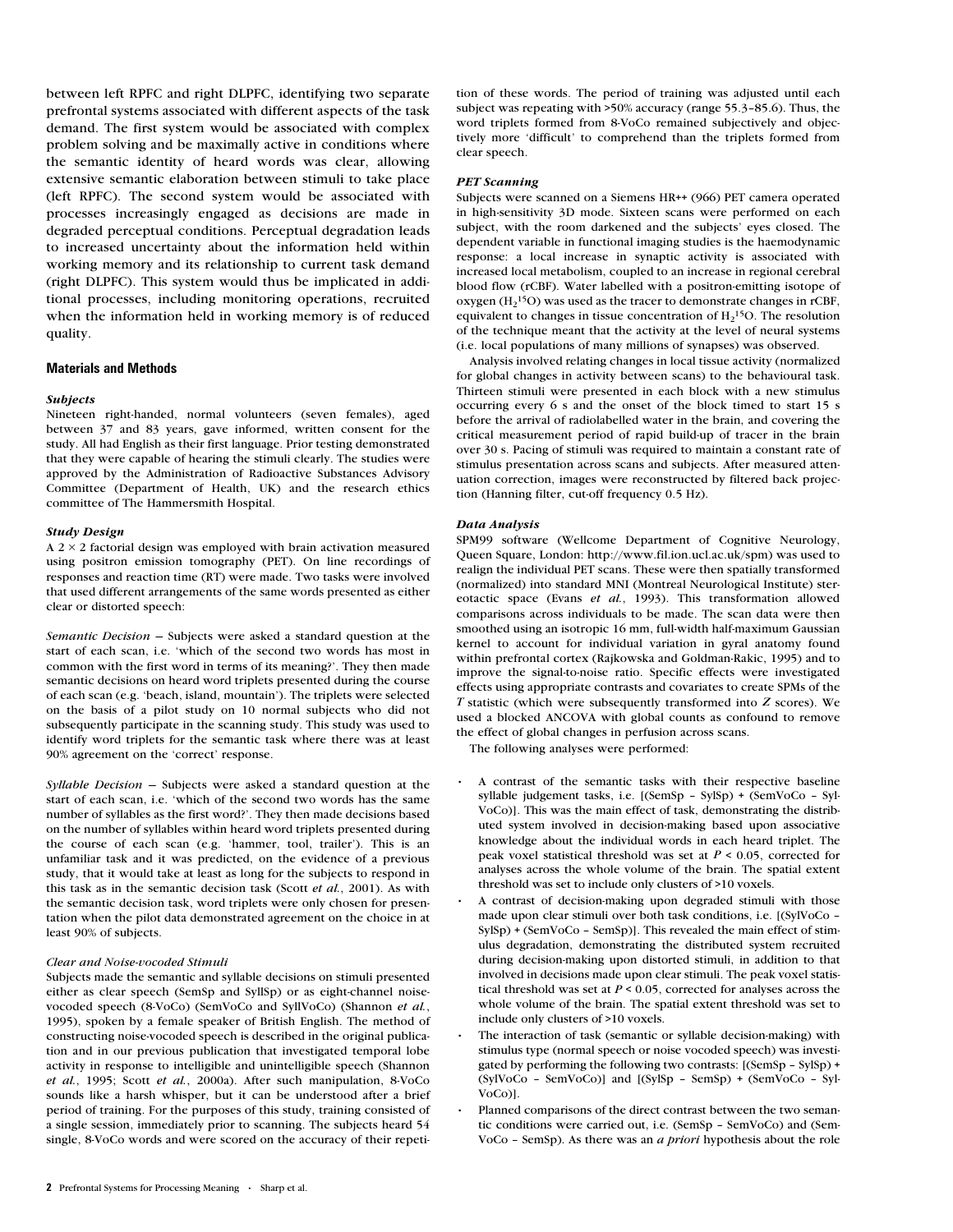of the left superior frontal gyrus (SFG) during semantic decisionmaking, a mask was created to include the whole of the left SFG and the statistical threshold for activations within this region was set at *P* < 0.05, corrected for the volume of the mask. For all other activations within PFC, the threshold was set at *P* < 0.05, corrected for the total volume of PFC.

- Comparisons of the direct contrast between the two syllable conditions were carried out, i.e. (SylSp – SylVoCo) and (SylVoCo – SylSp). The peak voxel statistical threshold was set at *P* < 0.05, corrected for analyses across the whole volume of the brain. The spatial extent threshold was set to include only clusters of >10 voxels.
- A final set of analyses used percentage accuracy of decision-making as a covariate of interest to identify neural regions where activity was predicted by accuracy of decision-making. Whole-brain analyses were carried out separately for the combined semantic (SemSp and SemVoCo) and syllable (SylSp and SylVoCo) scans. There was no *a priori* hypothesis about the location of correlations, and the threshold was set at *P* < 0.05, corrected for the volume of the whole brain. An additional analysis was performed to investigate whether performance in the four individual conditions predicted activity within right DLPFC. Data were extracted from the peak voxel within right DLPFC, functionally defined from the contrast of decision-making on degraded versus clear speech stimuli (see contrast 3). The slope of the regression of percentage accuracy upon neural activity, for this right DLPFC voxel, was determined for each individual. A onesample *t-*test was then performed on the regression slopes to assess group significance.

# **Results**

#### *Behavioural Performance*

The behavioural results are summarized in Table 1. Due to loss of data, behavioural results were available for only 18 of the 19 subjects. Errors were classed as incorrect responses according to either the criterion of responses established in the pilot study (at least 90% agreement) or due to a failure to respond during the 6 s interval between the end of presenting one stimulus and the start of presenting the next. During scanning, semantic and syllable decisions on clear speech were >90% accurate for all subjects with no significant difference between the two conditions. There was a main effect of stimulus type with more errors made upon vocoded stimuli  $[F(1,17) = 51.2, P < 0.0005]$ . A significant interaction between task and stimulus type was observed  $[F(1,17) = 34.0, P \le$ 0.0005], with performance on the vocoded semantic task more impaired relative to clear speech than on the syllable task (see Table 1). This interaction was expected, as even single-channel noise-vocoded speech (the amplitude–time envelope of speech filled with white noise, similar to signal correlated noise) retains some of the syllabic structure of the

**Table 1** 

Reaction time and mean accuracy as percentage of accurate total responses (SEM)

| Condition         | RT (ms)      | Accuracy % |
|-------------------|--------------|------------|
| Clear speech      |              |            |
| Syllable decision | 4193 (131.7) | 91.1(1.6)  |
| Semantic decision | 4295 (118.4) | 90.9(1.9)  |
| Vocoded speech    |              |            |
| Syllable decision | 4340 (109.7) | 86.7(2.0)  |
| Semantic decision | 4562 (115.9) | 73.2 (2.4) |

original speech signal in the absence of any intelligibility (Rosen, 1992).

A main effect of stimulus type on RT was observed [*F*(1,17) = 15.7, *P* = 0.001] with slower responses for vocoded stimuli. A main effect of task on RT was also seen  $[F(1,17) = 9.1, P =$ 0.008], with responses to semantic decisions longer than to syllable decisions. There was no interaction between task and stimulus type (see Table 1).

#### *Imaging Results*

# *The Main Effect of Task (Fig. 1)*

The main effect of semantic decision-making, when contrasted with syllable decision-making, demonstrated a predominantly left-lateralized system (Fig. 1). The most extensive region activated was within RPFC, extending along the medial half of the left superior frontal gyrus, i.e. dorsally from Brodmann areas (BA) 8, through BA 9 and as far ventrally as the frontal pole (BA 10). Activity was also present in VLPFC which merged with that present in rostral superior temporal cortex. In one of our previous studies on decisions based on word meaning, peaks within the left IFG and rostral left temporal cortex were more clearly distinguished (Scott *et al.*, 2001). Additional activations were observed in the left fusiform gyrus, in the inferior parietal lobe and in both left and right cerebellar hemispheres.

### *The Main Effect of Stimulus Type (Fig. 2)*

Contrasting semantic and syllable decisions made upon degraded stimuli with those made upon clear stimuli demonstrated the main effect of degrading the stimuli (Fig. 2). This contrast revealed a right-lateralized prefrontal system with peaks of activation observed in the right DLPFC and VLPFC (BA 9 and 47). Activation was also observed in the superior temporal gyrus lateral to primary auditory cortex. No regions survived correction for multiple comparisons in the reverse contrast of clear decisions versus degraded stimuli.

#### *Task By Condition Interactions*

No significant regions of activation were observed with either of the interaction analyses.

# *The Effect of Degraded Stimuli on Semantic Decision-making (Fig. 3)*

When considering the prefrontal responses to the semantic conditions alone, there was a clear regional difference of activation observed during decisions based on clear and degraded speech. Directly contrasting the scans of semantic decisionmaking upon clear stimuli with those made upon vocoded stimuli revealed greater activity within the left rostral PFC (BA 8) during semantic decisions made upon clear speech (Fig. 3). This activation was observed within a task-specific region of PFC, i.e. one activated by the main effect of semantic decisionmaking relative to the baseline of syllable decision-making. Conversely, increased activation was observed within right DLPFC (BA 9), left orbitofrontal (OFC) cortex (BA 10) and right insular during semantic decision-making upon degraded stimuli. Greater activation for degraded semantic decisionmaking was observed in regions previously identified in the main effect of stimulus type and not within task specific PFC. The presence of a common activation within right DLPFC for both semantic and syllable decision-making upon degraded stimuli potentially explains the absence of these regions from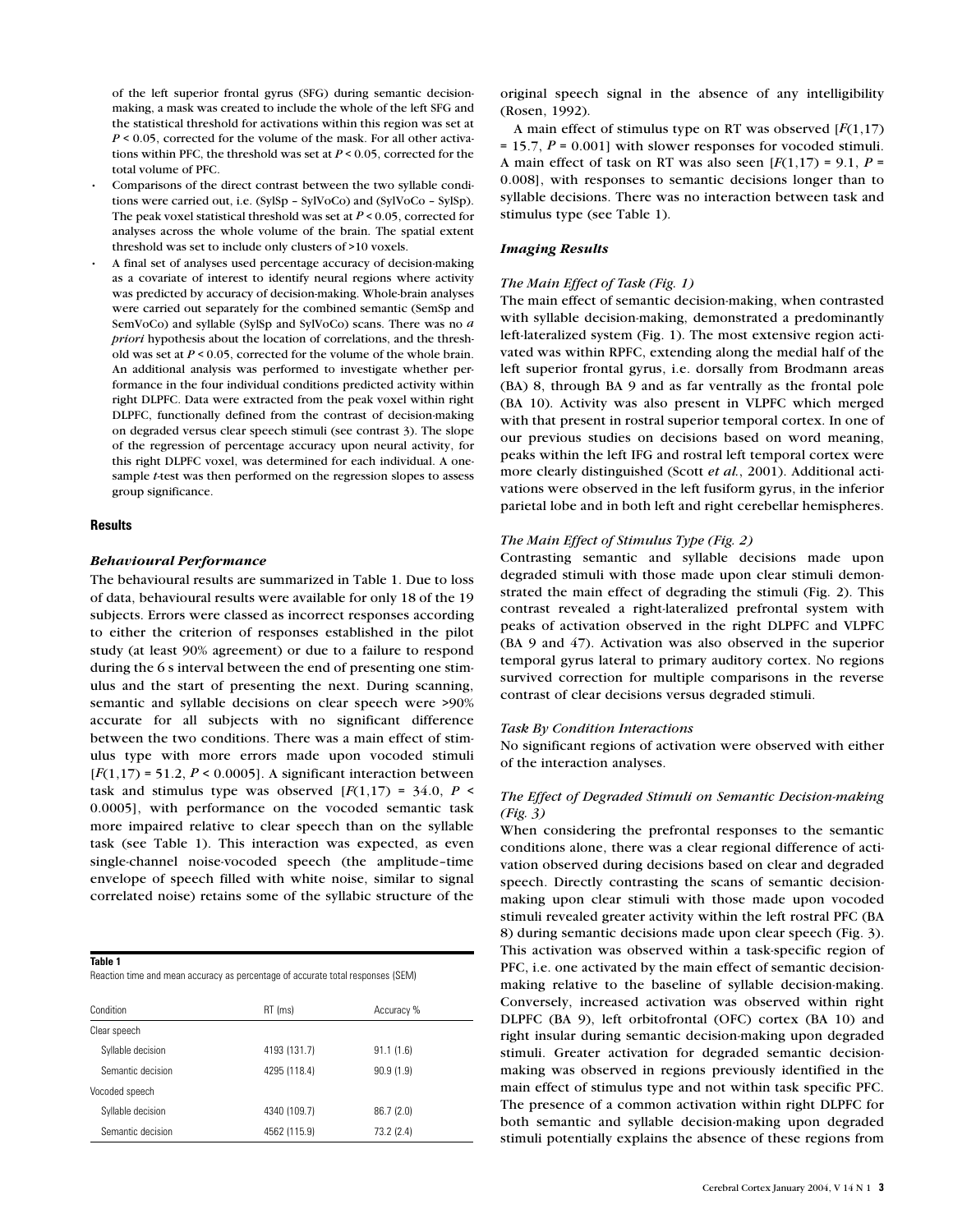

Figure 1. Statistical parametric maps of the main effect of semantic decision [(SemSp - SyllSp) + (SemVoCo - SyllVoCo)] displayed as sagittal, coronal and axial projections. The threshold was set at 0.05 corrected excluding clusters with a spatial extent of <10 voxels. The locations of the peak voxels are: (a) left rostral PFC (BA 9) -4 52 40 ( $Z = 7.54$ ), (b) left VLPFC (BA 47) –32 22 –26 ( $Z = 7.08$ ) and (c) left fusiform gyrus (BA 20) –38 –18 –30 ( $Z = 5.52$ ). Coordinates of the peak voxels are in the stereotactic space of the Montreal Neurological Institute (MNI), implemented in SPM 99. Plots of the mean effect size for each condition ± SEM are shown for (*a*) left rostral PFC (*b*) left VLPFC and (*c*) left fusiform gyrus. Units of effect size are relative to whole-brain mean activity values and represent the percentage change of whole-brain activity produced by each condition.

the main effect analysis of task and suggests that the right DLPFC forms part of a neural system recruited as perceptual difficulty increases. There was no evidence that activity in the left VLPFC was significantly modulated by degrading the speech signal.

# *The Effect of Degraded Stimuli on Syllable Decision-making*

No regions survived whole-brain correction for the direct contrasts of syllable decision-making in either clear or degraded perceptual conditions. However, when a less conservative threshold (*P* < 0.001 uncorrected) was employed, the contrast of syllable decision-making on degraded versus clear speech stimuli revealed activation with a peak within right DLPFC ( $x = 38$   $y = 52$   $z = 28$ ), close to the peak activation for the overall main effect of degraded speech decisionmaking. Peaks of activation were also observed in bilateral pars opercularis and right planum temporale. No significant activation was observed for the reverse contrast of syllable decision-making on clear speech versus degraded speech stimuli.

# *The Effect of Performance during Decision-making (Fig. 4)*

The accuracy of semantic decisions predicted neural activity within right DLPFC. Whole-brain analysis showed a significant negative correlation between percentage accuracy on semantic decision-making and activation within right DLPFC (BA 10) (Fig. 4). The reverse contrast revealed activation within right posterior brain regions, which included the right superior parietal lobe and right fusiform gyrus. To assess further the significance of the observation that declining accuracy predicts neural activity within right PFC, an additional analysis was performed that used the regression slopes of accuracy upon neural activity taken from the right DLPFC. Data were extracted from the peak voxel within right DLPFC from the correlational analysis of accuracy. A one sample *t-*test was then performed on individual's regression slopes which revealed a significantly negative slope across the group (*t* = 4.459, d.f. = 17, *P* = 0.002, two-tailed).

Whole-brain analysis performed using syllable decisionmaking accuracy as a covariate of interest revealed no regions significantly correlated with performance when whole-brain correction  $(P < 0.05)$  was employed. Using a less conservative threshold  $(P \le 0.001$  uncorrected), a negative correlation between percentage accuracy and activation was observed within right PFC in the region of the pars opercularis and a positive correlation observed within the right orbitofrontal cortex.

A further analysis was performed to investigate whether performance in decision-making predicted neural activity specifically within the right DLPFC region that was activated in the main effect of stimulus type (i.e. decision-making on degraded versus clear speech stimuli). Data were extracted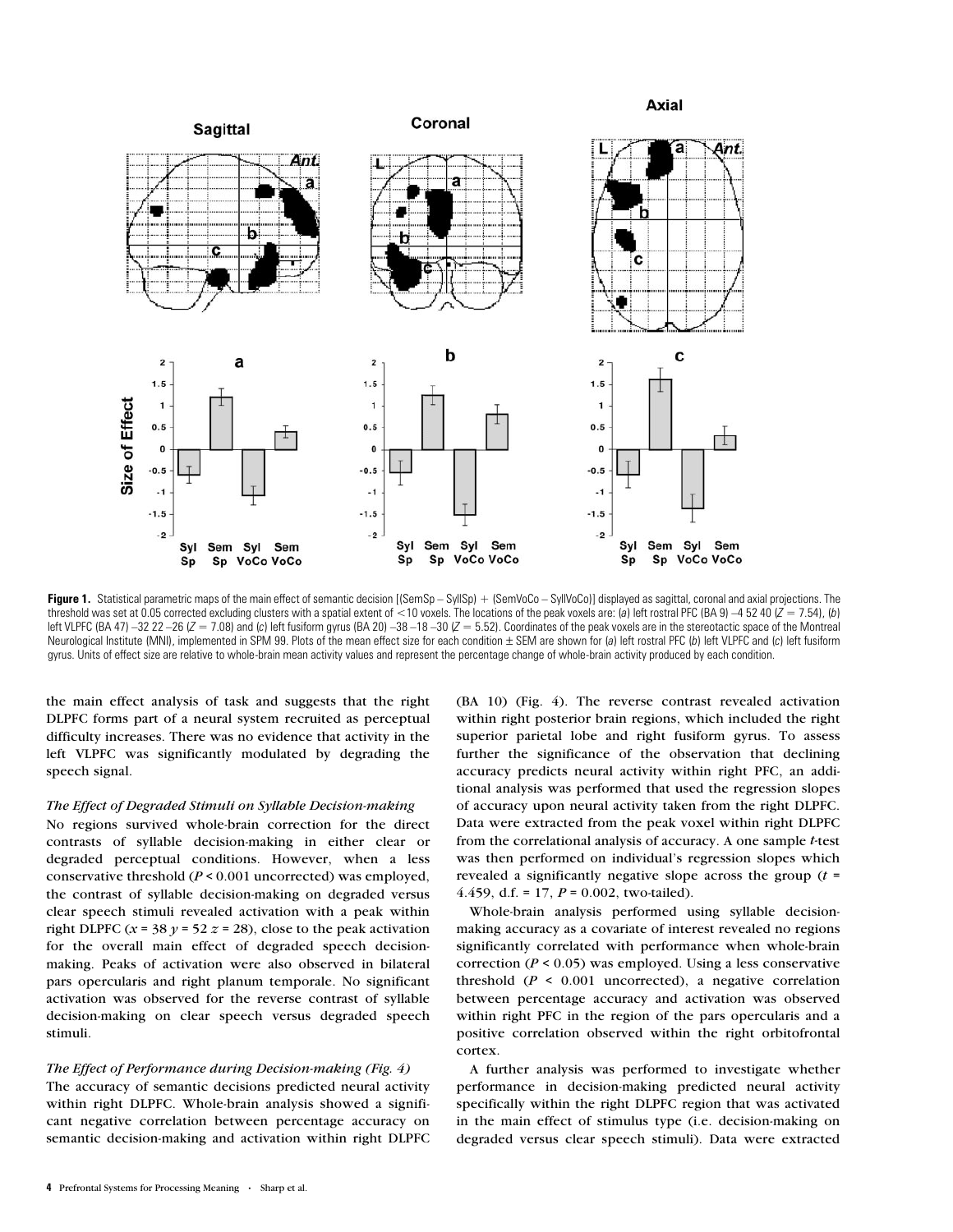

**Figure 2.** Statistical parametric maps of the main

effect of vocoding speech [(SylVoCo – SylSp) + (SemVoCo – SemSp)] displayed as sagittal, coronal and axial projections. The threshold was set at 0.05 corrected excluding clusters with a spatial extent of <10 voxels. The locations of the peak voxels are: (*a*) right VLPFC (BA 47) –50 18 0 (*Z* = 4.8) and (*b*) right DLPFC (BA 9) 40 42 30 (*Z* = 5.02). Plots of the mean effect size for each condition ± SEM are shown for (*a*) right VLPFC and (*b*) right DLPFC. Units of effect size as for Figure 1.

from the peak of activation within right DLPFC and individual slopes of regression calculated for percentage accuracy upon neural activity (both combined across perceptual conditions for semantic and syllable decisions and for each of the four separate conditions). One-sample *t-*tests were performed on the resulting sets of regression slopes. A significantly negative slope was identified between the combined semantic performance and neural activity  $(t = 4.61, d.f. = 17, P < 0.0001)$ . There was no significant relationship between combined syllable accuracy or the individual conditions and activity within right DLPFC

#### **Discussion**

This study investigated the effect of increasing perceptual degradation on the prefrontal cortical (PFC) neural system involved in the controlled processing of semantic memory. The semantic task, relative to another based on the sound structure of the stimulus words, was associated with activation of a widely distributed, predominantly left-lateralized, system, which included an extensive region in left RPFC. Noisevocoding the stimuli resulted in a significant reduction in the activity within left RPFC (BA 8). In contrast, perceptual degradation resulted in greater activity in a separately distributed prefrontal system, consisting of right DLPFC (BAs 9 and 46) and parts of left OFC (BA 10). Within right DLPFC there was a strong correlation between neural activity and decreasing accuracy in the choices made upon degraded speech stimuli.

The clear speech semantic and syllable tasks were balanced for low level perceptual and motor processing demands and had similar working memory loads associated with maintenance of information during decision-making. However, the type of information actively retrieved into working memory differs (semantic or phonological representations) and the potential computational complexity of decisions based on ambiguous semantic relationships is much greater than those based on unambiguous syllabic sound structure. Activation of left ventrolateral PFC (BAs 45/47) has been observed previously during the controlled retrieval of semantic information into working memory (Owen, 2000; Wagner *et al.*, 2001b) and this interpretation of VLPFC function is compatible with the activation observed within left VLPFC in the current study. Activation of left RPFC has been observed during various types of complex decision-making (Goel *et al.*, 1997; Scott *et al.*, 2003; Zysset *et al.*, 2003) and the computational complexity of semantic relative to syllabic decision-making is likely to explain the activation observed in this region in this study.

Clinical neuropsychological (Burgess *et al.*, 2000; Metzler, 2001; Ferstl *et al.*, 2002; Manes *et al.*, 2002), functional neuroimaging (e.g. D'Esposito *et al.*, 2000; Scott *et al.*, 2000b), and non-human primate research (e.g. Petrides, 2000), suggest that the PFC is integral to the control of complex choices, and that different prefrontal regions mediate distinct aspects of this control. In humans, the controlled processing of semantic knowledge is impaired by damage to the PFC. For example, left PFC lesions produce abnormalities in the lexical priming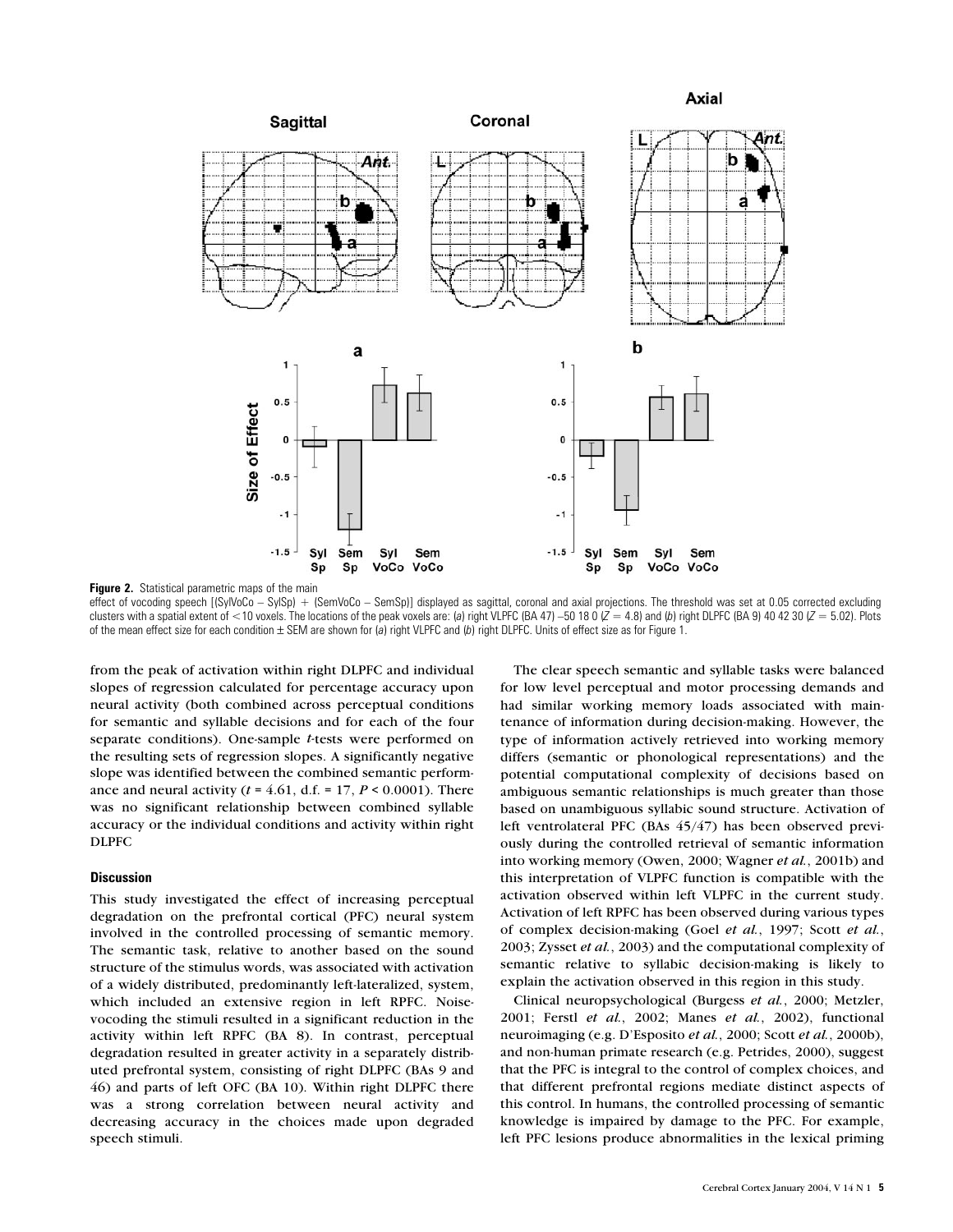

**Figure 3.** Statistical parametric maps of the direct contrast of semantic decision-making on clear and vocoded speech (*A*) (SemSp – SemVoCo) and (*C*) (SemVoCo – SemSp). The threshold was set at 0.05 corrected excluding clusters with a spatial extent of <10. A small volume correction was employed in (*A*) using a region of interest incorporating the whole of the left superior frontal gyrus. The locations of the peak voxels are: (A) left rostral PFC (BA 8) –12 50 48 ( $Z = 3.94$ ), (C) right DLPFC (BA 9) 44 40 32 ( $Z = 5.12$ ), right insular cortex 44 14 8  $\zeta = 4.78$ ) and left orbitofrontal cortex (BA 10) -32 62 -8  $\zeta = 4.64$ ). Plots of the mean effect size for each condition  $\pm$  SEM are shown for (*B*) left rostral PFC and (*D*) right DLPFC. Units of effect size as for Figure 1.

 $(A)$ 





Figure 4. (4) Statistical parametric maps of the inverse correlation between rCBF and percentage accuracy. The threshold was set at 0.05 corrected excluding clusters with a spatial extent of <10 voxels. (*B*) Individual subjects regression lines of effect size as a function of accuracy taken from the peak voxel within right DLPFC (BA 10) 36 54 20 (*Z* = 5.05). Units of effect size as for Figure 1.

of ambiguous, but not unambiguous words, suggesting a deficit in the selection of context-appropriate meanings (Metzler, 2001) with the same type of lesions also producing abnormalities in the judgement of semantic coherence across

sentences (Ferstl *et al.*, 2002). Medial prefrontal lesions have been shown to produce deficits in the planning of action (Burgess *et al.*, 2000) which, importantly, are not simply a function of the size of the prefrontal lesion (Manes *et al.*,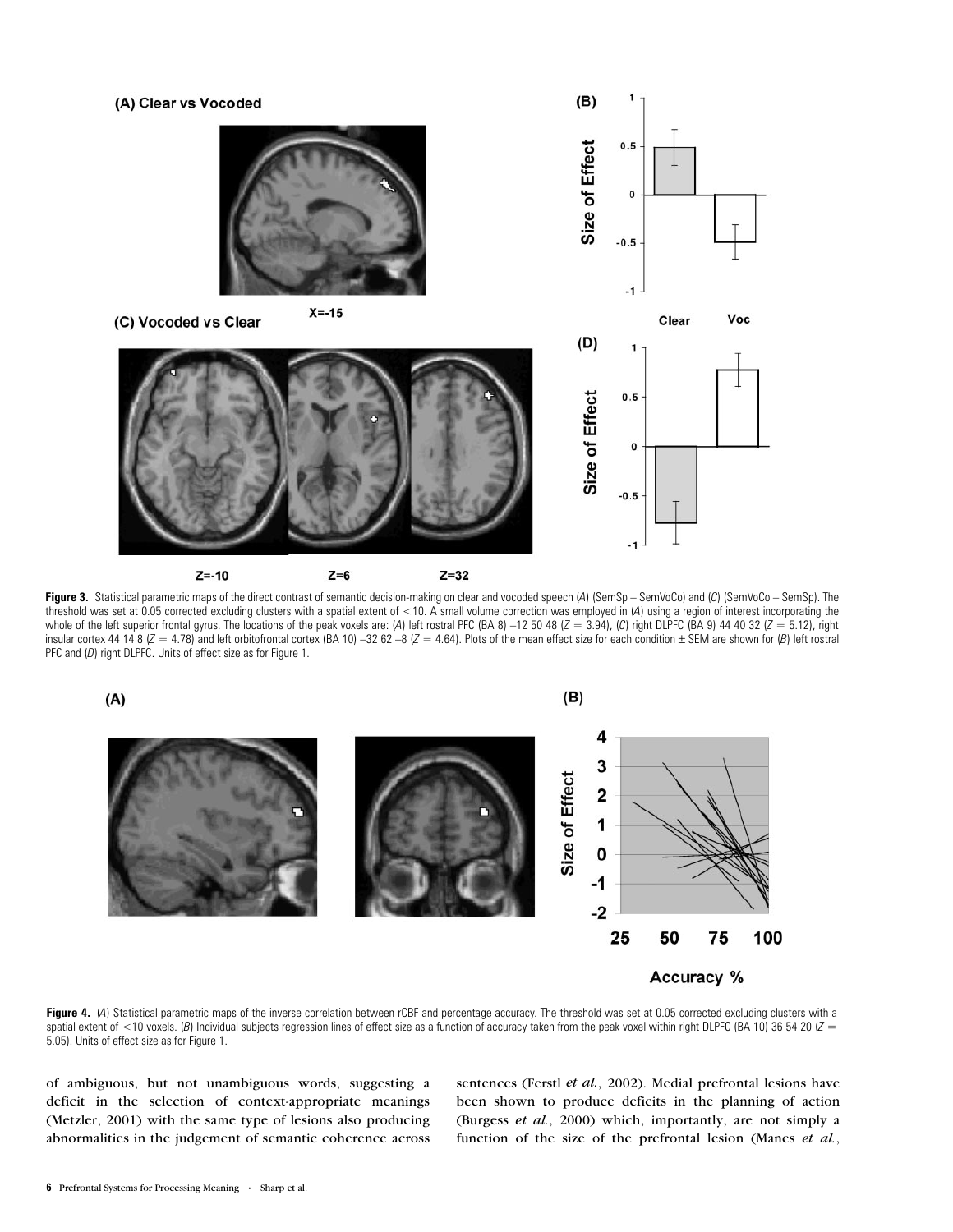2002). In contrast, lesions to the prefrontal cortex leave intact the representations of semantic knowledge, which appear to be represented in a distributed system caudal to prefrontal cortex (Martin and Chao, 2001; Sylvester and Shimamura, 2002).

In terms of the tasks used in this study, a difference in the degree to which the left rostral prefrontal region might be involved can be determined. While making judgements about the sound structure of acoustic stimuli is demanding, the choice is unambiguous and the dimension along which that choice is made, i.e. ascertaining the number of syllables within each word, is constant. In contrast, choices made on the basis of semantic features can involve comparisons potentially made along multiple dimensions of meaning, resulting in a choice that may be inherently ambiguous in nature. The contribution of PFC to the semantic task is dependent on the degree to which the target and probe words are linked by shared semantic associations (Wagner *et al.*, 2001b). For example, deciding whether *clown* is more closely related to *lion* or *giraffe* requires manipulation of long-term associative knowledge in relation to the specific task requirement and a choice made by identification of a single associative feature, namely location, i.e. the circus.

As a result of these complexities and ambiguities, the number of interacting variables that must be represented, in parallel, to enable accurate performance is much larger for semantic than for syllable decision-making. The contrast of these two decision-making tasks demonstrated that RPFC, localized to the medial part of the left SFG, is involved when representing the relations between multiple items of recalled information held within working memory in the context of a specific task demand, and informing selection of the appropriate response.

Although the left SFG and frontal pole have been observed previously in other studies of decision-making based upon verbal semantics (Binder *et al.*, 1999; Scott *et al.*, 2003; Zysset *et al.*, 2003) this region is not solely recruited by tasks that involve semantic reasoning. Thus left RPFC has been activated in sound source decision-making (Scott *et al.*, 2000b) and inductive versus deductive reasoning (Goel *et al.*, 1997). This region has also been shown to be activated in a recent study that used progressive, multiple, step-wise change in visual patterns to vary the relational complexity of decision-making requiring subjects to complete the progression by selecting one pattern from among distracter patterns (Kroger *et al.*, 2002). The left SFG activation was at a site indistinguishable from that observed in the other verbal studies. Although the authors of this study chose a different interpretation for the function of the left medial SFG, placing the result in the perspective of the rest of the functional neuroimaging literature suggests that this rostral prefrontal region behaves as an amodal cognitive system facilitating complex, attribute-rich reasoning (Barnard, 1998). Thus, it may operate when relating external stimuli that have no long-term mental representations [e.g. the abstract visual patterns (Kroger *et al.*, 2002)] as well as when inferring relationships that are dependent upon the recall of internal mnemonic representations, as in this study.

Increasing perceptual degradation in presented stimuli will influence the amount and type of information held within working memory. In the extreme case, failure to identify any word within a triplet will have resulted in no recall of associative knowledge into working memory. Therefore, the reduction of activity in RPFC in response to degraded stimuli corresponds to a reduction in potential relational processing and not to task difficulty, which increased with the 8-VoCo stimuli (as reflected in reduced percentage accuracy and longer RTs). The lack of a direct association between increasing PFC activation and increasing task difficulty is unusual. Increasing task difficulty is usually (Duncan and Owen, 2000) although not always (Bor *et al.*, 2003) associated with increasing PFC activation, a relationship demonstrated across many different cognitive domains. For example, a number of previous studies have investigated the effects that degrading perceptual visual stimuli have on PFC activation during decision-making (Grady *et al.*, 1996; Barch *et al.*, 1997). In these studies, increasing task difficulty secondary to perceptually degraded stimuli was associated with increases in activation within the PFC. In terms of cognitive processing, interpreting the significance of neural activity related to increasing task difficulty can be particularly difficult. The dissociation of increasing task difficulty from RPFC activation in our study is important because it allows a distinction to be made between cognitive processes associated with semantic decision-making, which are emphasized in clear perceptual conditions, from those more general aspects of executive function recruited as task difficulty increases.

In contrast to left RPFC, activation observed within right DLPFC was greater for decision-making performed upon degraded than on clear speech stimuli. Activations within this region have been observed in many previous neuroimaging studies (Duncan and Owen, 2000). As we discuss above, the interpretation of such activations, associated with increases in task difficulty and seen across many different cognitive domains, can be problematic. However, insights into the significance of the right DLPFC seen in the current study can be drawn from studies of working and episodic memory.

Verbal working memory is known to be sensitive to lowlevel perceptual factors. For example, verbal span is influenced by many aspects of the perceptual presentation of stimuli such as their rhythm, the presence of distracting background sounds and the suffix effect (Hitch *et al.*, 1996; Beaman and Morton, 2000; Jones *et al.*, 2000). Thus, when heard words are degraded the cognitive resources recruited to enhance the accuracy of choices would be expected to increase. Evidence from lesion studies in non-human primates (Petrides, 1991, 2000), structural connectivity analysis (Petrides and Pandya, 1994) and neuroimaging studies (D'Esposito *et al.*, 1998; Henson *et al.*, 1999, 2000; Rowe and Passingham, 2001; Wagner *et al.*, 2001a) supports the proposal that a ventral–dorsal hierarchical organization exists within the PFC in which DLPFC is involved in monitoring and manipulating information maintained within VLPFC.

Studies of episodic memory retrieval provide a description of the nature of these monitoring operations relevant to the current study. In Burgess and Shallice's model of episodic retrieval, an important component of a multistage process is the existence of a 'memory editor' whose role is to monitor retrieved information to assess first its relevance to current task demands and second whether the information is sufficient to allow a response (Burgess and Shallice, 1996). Evidence for localization of this type of monitoring operation to right DLPFC comes from two event-related fMRI studies showing that activity within this region was modulated by monitoring demands associated with judgements made during an episodic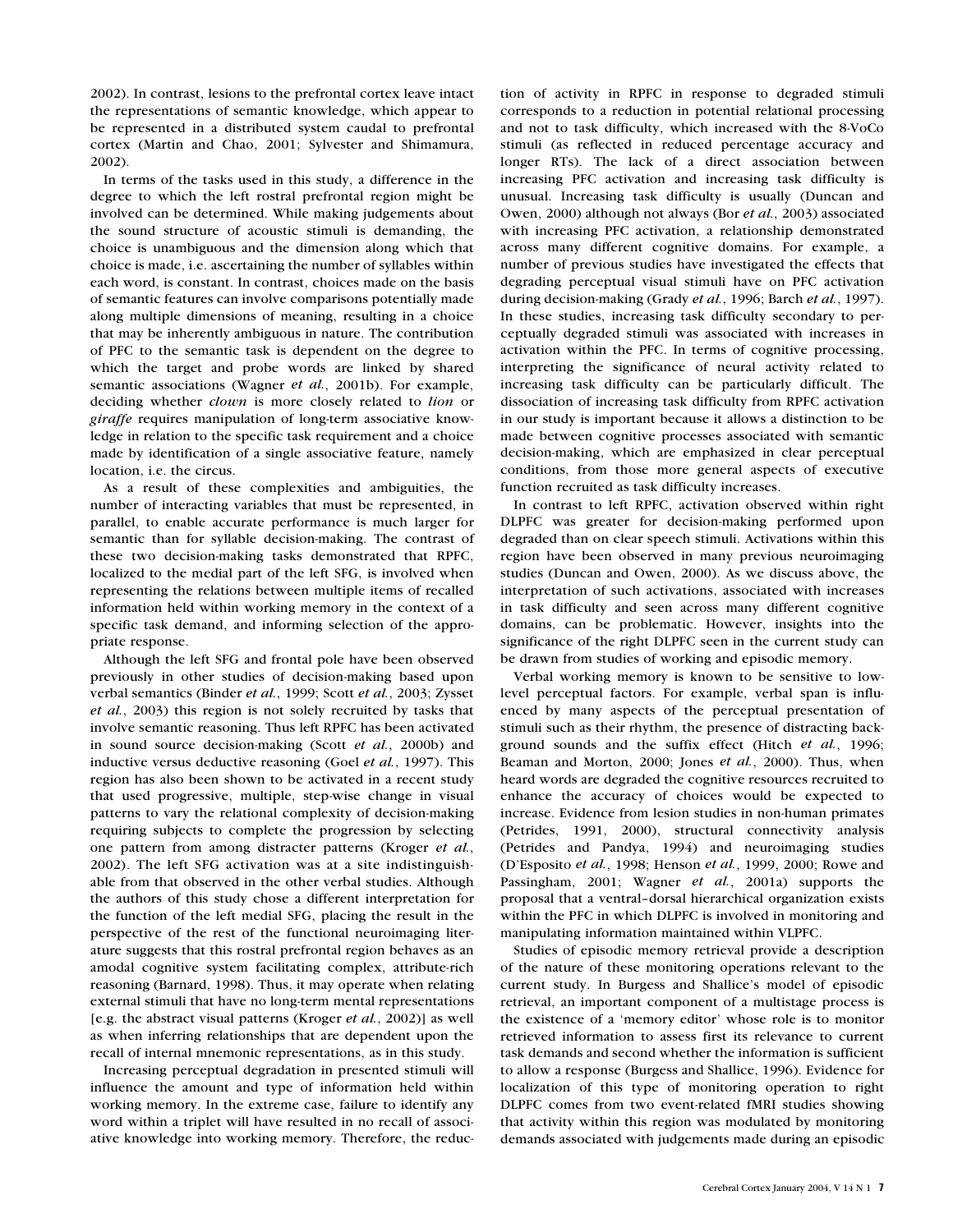memory task (Henson *et al.*, 1999, 2000). In the first study, monitoring demands associated with recognition memory judgements were manipulated by varying whether decisions did or did not require reference to the spatio-temporal context of words presented in a previous study episode. In the second study, subjects' confidence in recognition memory judgements were used to predict activity on correct responses within right DLPFC. In both cases, right DLPFC activity was increased when decisions were associated with greater monitoring demands, i.e. where reference to the spatio-temporal location of words was required and where subjective confidence in decision-making was low.

In the context of the current study, decisions made upon vocoded speech stimuli were both more difficult (longer RTs and more errors) and less familiar (subjects had one pretraining session and repetition scores were not at ceiling) suggesting a requirement for greater monitoring. By analogy to the 'memory editor' described for episodic memory, monitoring processes involved in verbal decision-making would be expected to determine whether the information currently held in working memory (i.e. representations of associative knowledge or phonological sound structure) is relevant to the current task (i.e. semantic or syllabic decision-making) and whether this information is sufficient to allow a choice to be made. The involvement of these monitoring processes to individual decisions is related to the 'quality' of information retrieved into working memory. For example, where unambiguous lexical semantic representations are retrieved following the presentation of clear speech stimuli, we would expect low involvement of the right DLPFC because deciding on the relevance of retrieved information to current task demand and whether the information is sufficient to allow a decision is likely to be straightforward. In contrast, when perceptual degradation leads to incomplete retrieval or noisy lexical semantic information held within working memory we would expect higher activity within right DLPFC due to increased difficulty deciding on the relevance and sufficiency of retrieved information for decision-making. The observed increase in activation of right DLPFC during both semantic and syllable decisions made upon vocoded stimuli is hence compatible with increasing demands placed on an amodal system engaged in situations where the relationship between information held in working memory, task demand and response selection is unclear.

The engagement of this type of monitoring during decisionmaking may lead to a number of different outcomes (Burgess and Shallice, 1996; Henson *et al.*, 2000). Information already obtained may be used to inform choice, the subjective confidence of which may increase following the monitoring process. Alternatively, if information is inadequate for a confident decision, further strategic 'mediator' operations may be engaged to improve the chance of a success or simply to allow any decision to be made. These could take a number of different forms, for example, further attempts to retrieve relevant semantic information or the involvement of problem solving routines to allow 'mediation' between conflicting choices

This interpretation of our results is supported by the behavioural results and by the correlation observed between behavioural performance and neural activity within right DLPFC. Decisions made upon degraded stimuli were associated with increased RTs, suggesting that the working memory component of these decisions involved a prolonged period of monitoring. In the context of the high accuracy of decisionmaking made upon clear stimuli (>90%), decreased accuracy when decisions were made upon degraded stimuli indicates a failure of semantic elaboration or syllabic comparison in a proportion of these trials. The increase of neural activity in right DLPFC with decreasing accuracy provides further support for the role of the right DLPFC in the control of processing as task difficulty increases, compatible with a role for this region in the monitoring of information held within working memory. This result of correlating decreasing accuracy with activity may, to some extent, be restating the result from contrasting degraded with clear stimuli, because accuracy decreases with decisions made upon degraded stimuli. However, the result from correlating activity with behaviour emphasizes the role for the right DLPFC that we have outlined above. Similar levels of activation are observed within right DLPFC for both the degraded conditions despite differences in performance, which may reflect a complex relationship between performance monitoring demands and activation of DLPFC. If response in right DLPFC linearly increased with increasing monitoring demands and these demands were accurately reflected by percentage accuracy then one would predict an increased level of activation in right DLPFC. However, neither of these assumptions may be true, which makes the lack of activation difference between tasks difficult to interpret

The dissociation shown in PFC regions recruited during semantic decision-making in varying perceptual conditions is thus likely to represent a change in the nature of task performance, with a shift in the type of cognitive operations employed in an attempt to maximize performance. When no perceptual degradation is present and clear lexical semantic information is held in working memory, the requirement to represent multiple semantic variables in parallel and thus allow accurate semantic comparison recruits regions within the left SFG and frontal pole. When the 'quality' of the lexical semantic information held in working memory falls as a result of reduced intelligibility of heard stimuli, the involvement of cognitive operations enabling monitoring of this information increases, producing increased neural activation within right DLPFC. We hypothesize that these two systems are to some extent independent of one another. Thus the processing of lexical semantic information can only proceed accurately when full sound to meaning mapping has occurred (RPFC), whereas increased monitoring is involved when the sound to meaning mapping is degraded (DLPFC). Consistent with this, the increasing activity in right DLPFC with decreasing performance is not complemented by an inverse relationship in left RPFC with accuracy.

In the comparison of degraded against clear speech decisionmaking, activation was also observed within the right superior temporal gyrus (STG) lateral to primary auditory cortex. This may reflect the increased auditory perceptual demands associated with verbal decisions made upon degraded speech stimuli. Attentional modulation of right STG activation has been observed previously in neuroimaging studies (Wise *et al.*, 1999; S.K. Scott *et al*., submitted for publication) and this may reflect the top-down attentional modulation of auditory cortex during decision-making in 'difficult' perceptual conditions.

The observation that distinct PFC regions are recruited during semantic decision-making in conditions of varying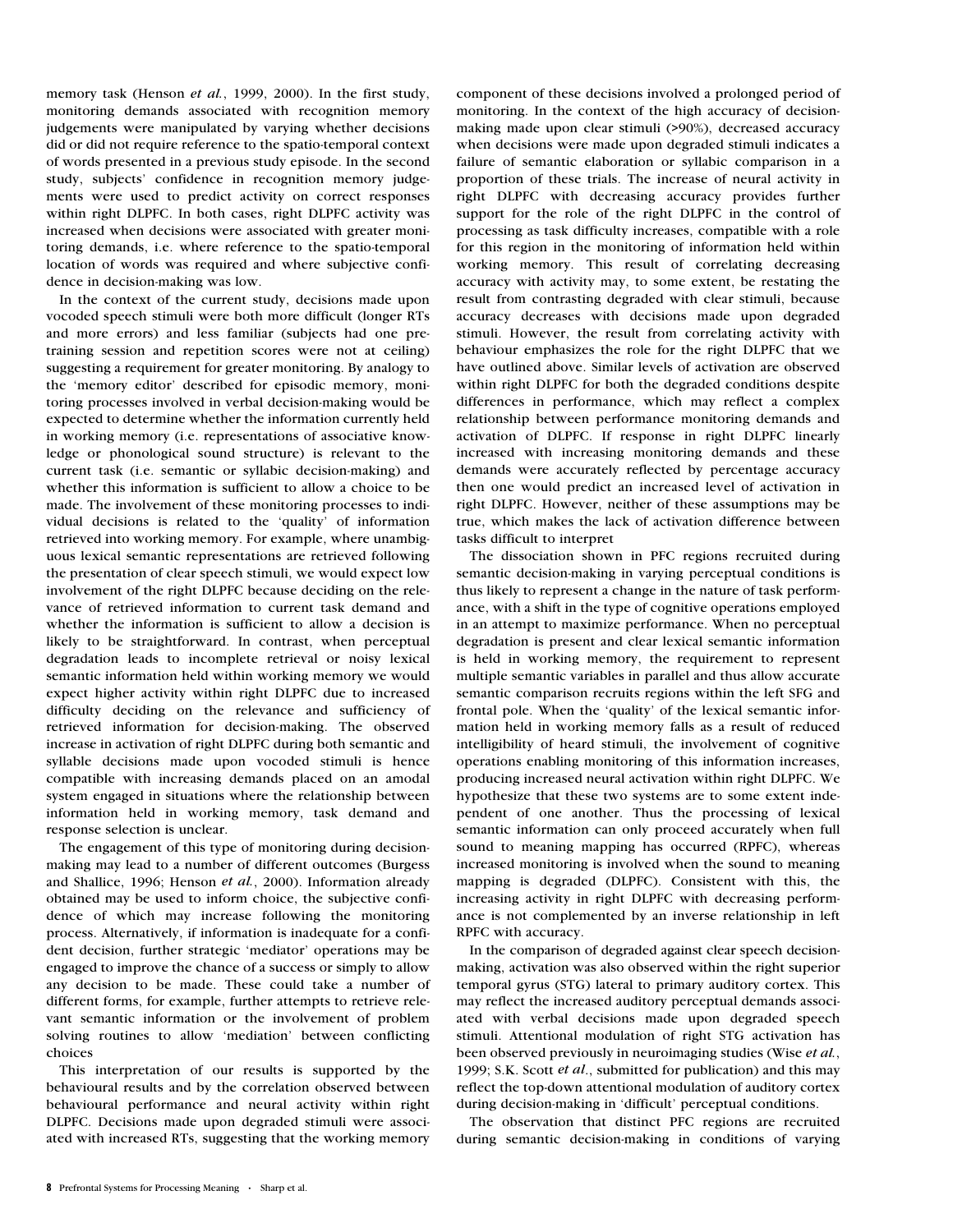intelligibility has important implications for the interpretation of neuroimaging studies of recovery and rehabilitation following aphasic stroke. Previous studies of the distribution of prefrontal activity in recovering patients with focal left hemisphere damage have described activation within right PFC, contralateral to that observed in normal subjects (Weiller *et al.*, 1995; Rosen *et al.*, 2000; Blasi *et al.*, 2002). One interpretation of such a shift in activation pattern is that, following brain damage, the neural structure responsible for a particular cognitive operation is lateralized or relocated to intact neural tissue. Our study demonstrates that this cannot be inferred from changing patterns of activation within PFC, particularly when performance is not matched between patient and control groups. Changes in the nature of cognitive operations occurring as a result of changes in the difficulty and/or automaticity of processing associated with the task, are at least as likely to account for observed patterns of neural activation observed in these studies.

Aphasic stroke frequently results in ambiguity in the lexical semantic identity of heard speech. It has been proposed that the degree of resulting comprehension deficit is influenced by individual variations in the contribution of working memory to language comprehension (Miyake *et al.*, 1994a) which becomes less automatic in nature. Patients with comprehension deficits following temporal lobe damage often have intact PFC (Selnes *et al.*, 1983) and following left middle cerebral artery infarctions, which cause the majority of comprehension deficits, the left RPFC is almost always left undamaged because of its distinct vascular supply (the anterior cerebral artery). The recovery from and response to rehabilitation in patients following aphasic stroke is thus likely to be, at least in part, dependent on the ability of this intact PFC to actively influence language processing through the instantiation of working memory processing. Intact PFC which is able to interact with posterior brain structures will allow ambiguous lexical semantic information to be held in working memory, represented in a rapidly updateable form and monitored for its relation to current conversational context. This active control of speech comprehension following aphasic stroke is likely to facilitate the extraction of the maximum semantic content from ambiguous percepts produced following temporal lobe damage.

In summary, we have shown a dissociation between PFC regions activated in two types of verbal decision-making made in differing perceptual conditions, likely to represent a change in the type of cognitive operations employed to maximize task performance. During semantic decision-making activation within left rostral prefrontal cortex is prominent when stimuli are presented clearly but reduces when degraded stimuli are used. In contrast, activation of a distinct neural system, which includes right DLPFC, is shown when decisions are made upon degraded speech stimuli. Left RPFC is activated during many types of complex decision-making and we propose that this region is involved in the representation in parallel of multiple features (e.g. semantic) of the stimuli in relation to the current task demand. This is a computational requirement for many complex cognitive operations including the extensive semantic elaboration required in our task. In contrast, when reduced or degraded information is available, distinct PFC regions, including right DLPFC, are recruited that are thought to enable the information maintained within working memory to be monitored more closely.

#### **Notes**

This work was supported by The Wellcome Trust. DJS, SKS and RJSW hold separate Wellcome Trust grants. We thank Stuart Rosen, Mital Mehta, Matt Davis and one anonymous reviewer for their helpful contributions.

Address correspondence to Dr David Sharp, MRC Cyclotron Unit, Hammersmith Hospital, London W12 0NN, UK. E-mail: david.sharp@ic.ac.uk.

#### **References**

- Barbas H, Ghashghaei H, Dombrowski SM, Rempel-Clower NL (1999) Medial prefrontal cortices are unified by common connections with superior temporal cortices and distinguished by input from memory-related areas in the rhesus monkey. J Comp Neurol 410:343–367.
- Barch DM, Braver TS, Nystrom LE, Forman SD, Noll DC, Cohen JD (1997) Dissociating working memory from task difficulty in human prefrontal cortex. Neuropsychologia 35:1373–1380.
- Barnard PJ (1998) Interacting cognitive subsystems: modelling working memory phenomena within a multi-processor architecture. In: Models of working memory: mechanisms of active maintenance and executive control (Miyake A and Shah P, eds). New York: Cambridge University Press.
- Beaman CP, Morton J (2000) The effects of rime on auditory recency and the suffix effect. Eur J Cogn Psychol 12:223–242.
- Binder JR, Frost JA, Hammeke TA, Bellgowan PS, Rao SM, Cox RW (1999) Conceptual processing during the conscious resting state. A functional MRI study. J Cogn Neurosci 11:80–95.
- Blasi V, Young AC, Tansy AP, Petersen SE, Snyder AZ, Corbetta M (2002) Word retrieval learning modulates right frontal cortex in patients with left frontal damage. Neuron 36:159–170.
- Bor D, Duncan J, Wiseman RJ, Owen AM (2003) Encoding strategies dissociate prefrontal activity from working memory demand. Neuron 37:361–367.
- Burgess PW, Shallice T (1996) Confabulation and the control of recollection. Memory 4:359–411.
- Burgess PW, Veitch E, de Lacy Costello A, Shallice T (2000) The cognitive and neuroanatomical correlates of multitasking. Neuropsychologia 38:848–863.
- Christoff K, Gabrieli JD (2000) The frontopolar cortex and human cognition: evidence for a rostrocaudal hierarchical organization within the human prefrontal cortex. Psychobiology 28:168–186.
- D'Esposito M, Aguirre GK, Zarahn E, Ballard D, Shin RK, Lease J (1998) Functional MRI studies of spatial and nonspatial working memory. Brain Res Cogn Brain Res 7:1–13.
- D'Esposito M, Postle BR, Rypma B (2000) Prefrontal cortical contributions to working memory: evidence from event-related fMRI studies. Exp Brain Res 133:3–11.
- Duncan J, Owen AM (2000) Common regions of the human frontal lobe recruited by diverse cognitive demands. Trends Neurosci 23:475–483.
- Elliott R, Dolan RJ, Frith CD (2000) Dissociable functions in the medial and lateral orbitofrontal cortex: evidence from human neuroimaging studies. Cereb Cortex 10:308–317.
- Evans AC, Collins DL, Mills SR, Brown RD, Kelly RL, Peters TM (1993). 3D statistical neuroanatomical models from 305 MRI volumes. IEEE Nucl Sci Symp Med Imag Conf 1993:1813–1817.
- Ferstl EC, Guthke T, von Cramon DY (2002) Text comprehension after brain injury: left prefrontal lesions affect inference processes. Neuropsychology 16:292–308.
- Fuster JM (1998) The prefrontal cortex. New York: Raven Press.
- Gallagher HL, Happe F, Brunswick N, Fletcher PC, Frith U, Frith CD (2000) Reading the mind in cartoons and stories: an fMRI study of 'theory of mind' in verbal and nonverbal tasks. Neuropsychologia 38:11–21.
- Goel V, Gold B, Kapur S, Houle S (1997) The seats of reason? An imaging study of deductive and inductive reasoning. Neuroreport 8:1305–1310.